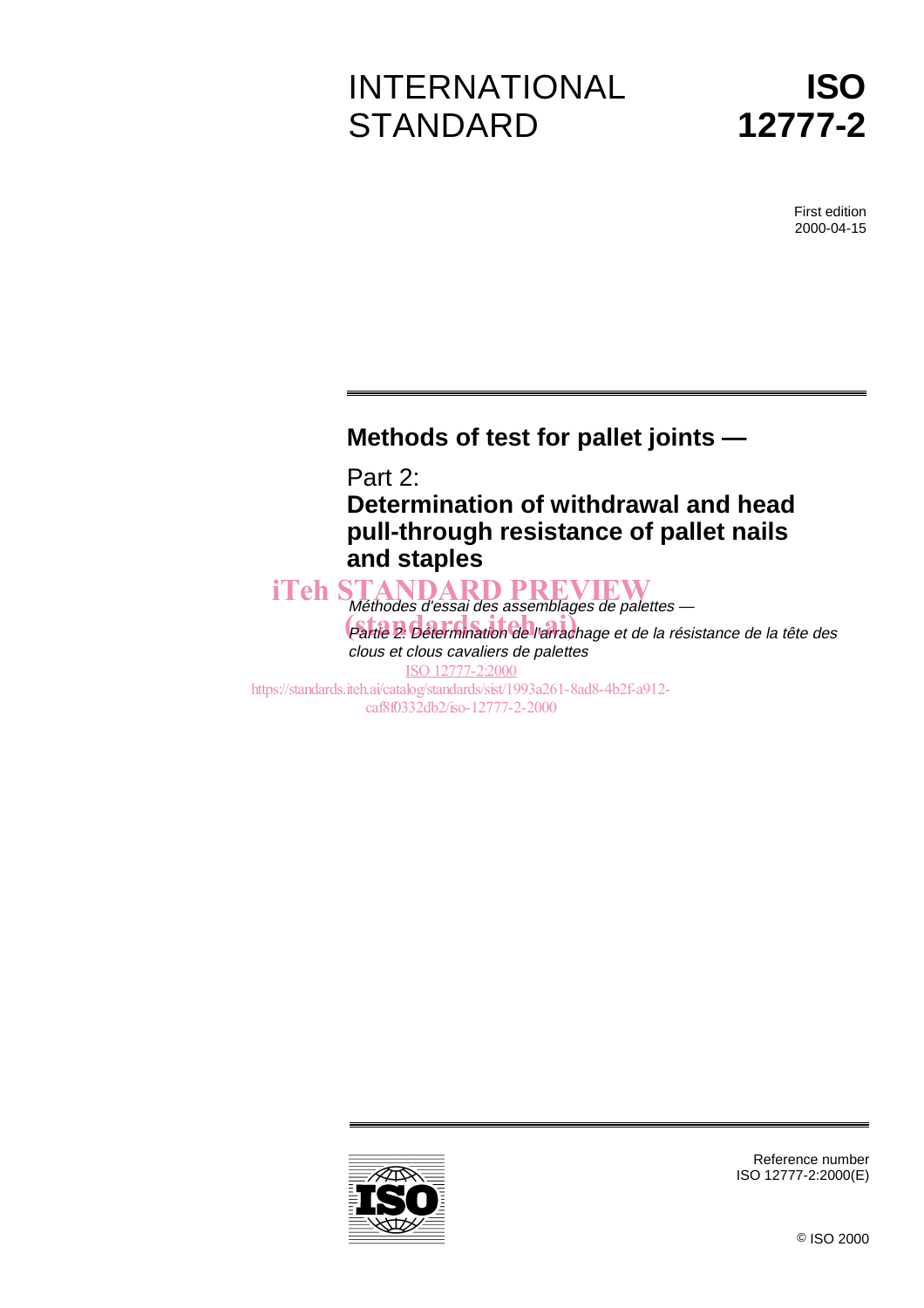#### **PDF disclaimer**

This PDF file may contain embedded typefaces. In accordance with Adobe's licensing policy, this file may be printed or viewed but shall not be edited unless the typefaces which are embedded are licensed to and installed on the computer performing the editing. In downloading this file, parties accept therein the responsibility of not infringing Adobe's licensing policy. The ISO Central Secretariat accepts no liability in this area.

Adobe is a trademark of Adobe Systems Incorporated.

Details of the software products used to create this PDF file can be found in the General Info relative to the file; the PDF-creation parameters were optimized for printing. Every care has been taken to ensure that the file is suitable for use by ISO member bodies. In the unlikely event that a problem relating to it is found, please inform the Central Secretariat at the address given below.

## iTeh STANDARD PREVIEW (standards.iteh.ai)

ISO 12777-2:2000 https://standards.iteh.ai/catalog/standards/sist/1993a261-8ad8-4b2f-a912 caf8f0332db2/iso-12777-2-2000

© ISO 2000

All rights reserved. Unless otherwise specified, no part of this publication may be reproduced or utilized in any form or by any means, electronic or mechanical, including photocopying and microfilm, without permission in writing from either ISO at the address below or ISO's member body in the country of the requester.

ISO copyright office Case postale 56 · CH-1211 Geneva 20 Tel. + 41 22 749 01 11 Fax + 41 22 734 10 79 E-mail copyright@iso.ch Web www.iso.ch

Printed in Switzerland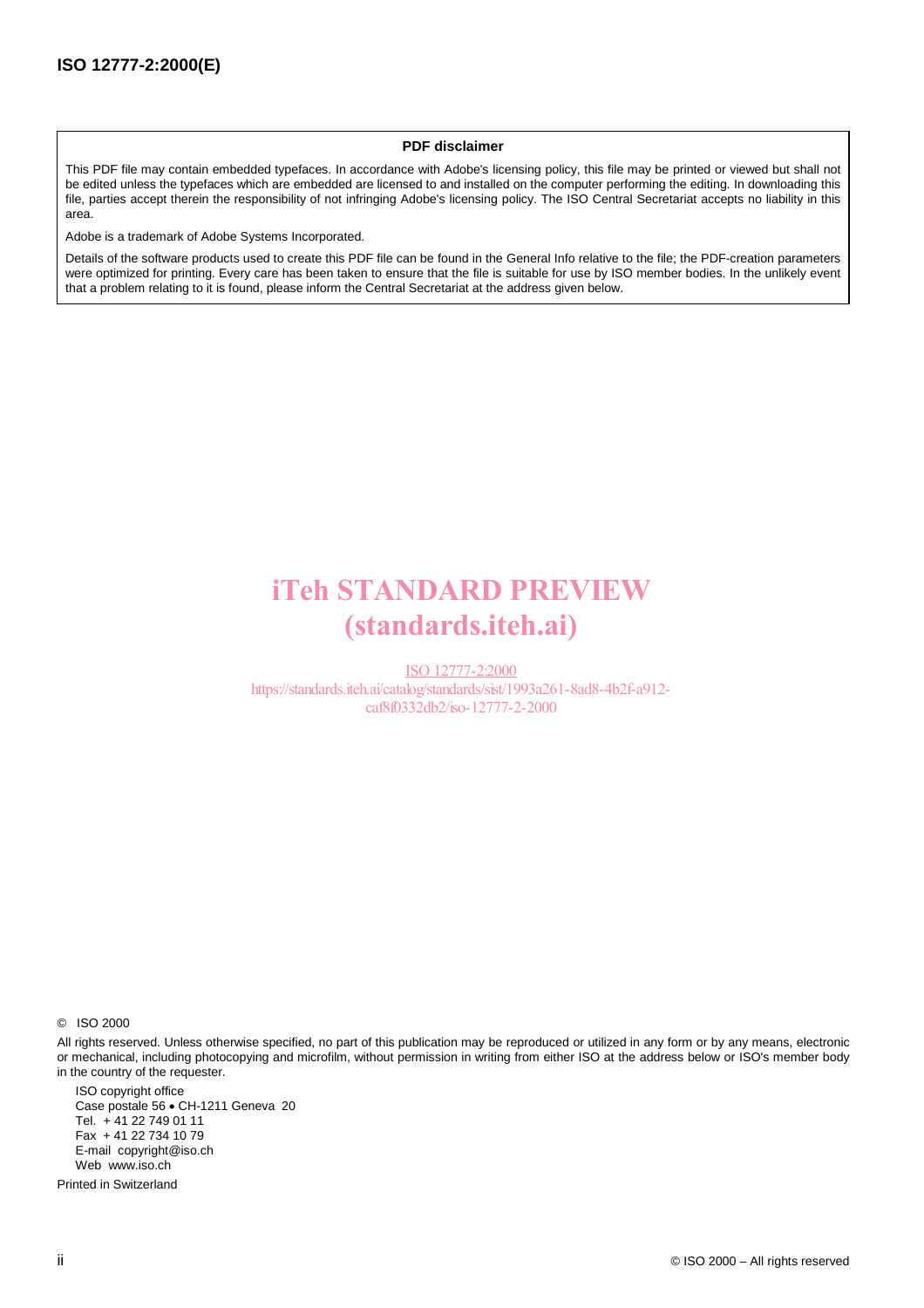### **Foreword**

ISO (the International Organization for Standardization) is a worldwide federation of national standards bodies (ISO member bodies). The work of preparing International Standards is normally carried out through ISO technical committees. Each member body interested in a subject for which a technical committee has been established has the right to be represented on that committee. International organizations, governmental and non-governmental, in liaison with ISO, also take part in the work. ISO collaborates closely with the International Electrotechnical Commission (IEC) on all matters of electrotechnical standardization.

International Standards are drafted in accordance with the rules given in the ISO/IEC Directives, Part 3.

Draft International Standards adopted by the technical committees are circulated to the member bodies for voting. Publication as an International Standard requires approval by at least 75 % of the member bodies casting a vote.

Attention is drawn to the possibility that some of the elements of this part of ISO 12777 may be the subject of patent rights. ISO shall not be held responsible for identifying any or all such patent rights.

International Standard ISO 12777-2 was prepared by Technical Committee ISO/TC 51, Pallets for unit load method of materials handling.

ISO 12777 consists of the following parts, under the general title Methods of test for pallet joints:

- Part 1: Determination of bending re<mark>sistance of pallet nails, other dow</mark>el-type fasteners and staples
- Part 2: Determination of withdrawal and head pull-through resistance of pallet nails and staples
- https://standards.iteh.ai/catalog/standards/sist/1993a261-8ad8-4b2f-a912-<br>Part 3: Determination of pallet joint strength, 224b2 (so 12777-2, 2000)
- caf8f0332db2/iso-12777-2-2000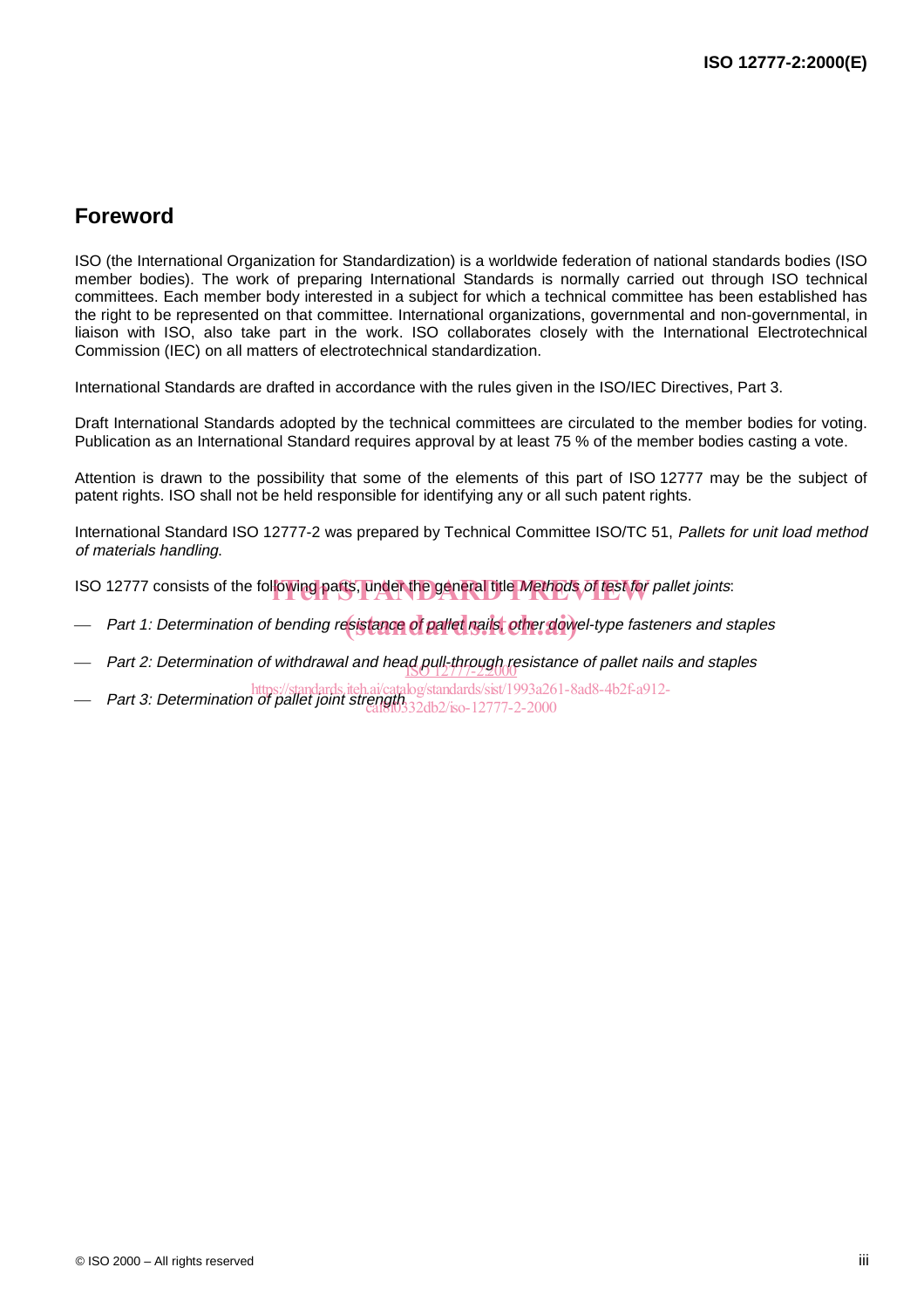### **Introduction**

In 1988 ISO/TC 51 considered developing standard test methods for pallet joints. It became evident that the lack of International Standards on nail testing meant that fasteners (essential elements of pallet joints) could not be characterized sufficiently to enable worthwhile progress on full joint testing. Although there were existing, or partially developed, nail testing principles, it was considered that, in a practical situation where, for quality control purposes or comparisons of nail quality, reasonably accurate and rapid nail strength data were required, one or both, of the two existing commercial nail testers were better suited to the needs of pallet makers, pallet test laboratories and nail manufacturers. This is now ISO 12777-1.

Preliminary work led the manufacturers of both machines to make design modifications to improve accuracy. An evaluation, carried out with the cooperation of the manufacturers/agents of each nail test machine, demonstrated that the technical requirements for nail test machines/principles were met by both machines. The principles of these test methods are given in ISO 12777-1. They are primarily concerned with pallet joints in shear configuration.

This part of ISO 12777 extends the possibility of characterizing nails with relation to their axial configuration and the methods involve standard laboratory testing equipment. However, these tests are more complex than those in part 1 and are not suitable for routine quality control of pallets or pallet joints. Additionally, the highly significant influence of delayed testing must be considered in all parts of ISO 12777. Values of strength frequently increase even a few days after wood joint assembly and delayed testing may be more relevant to long-term pallet usage.

## iTeh STANDARD PREVIEW

## (standards.iteh.ai)

ISO 12777-2:2000 https://standards.iteh.ai/catalog/standards/sist/1993a261-8ad8-4b2f-a912 caf8f0332db2/iso-12777-2-2000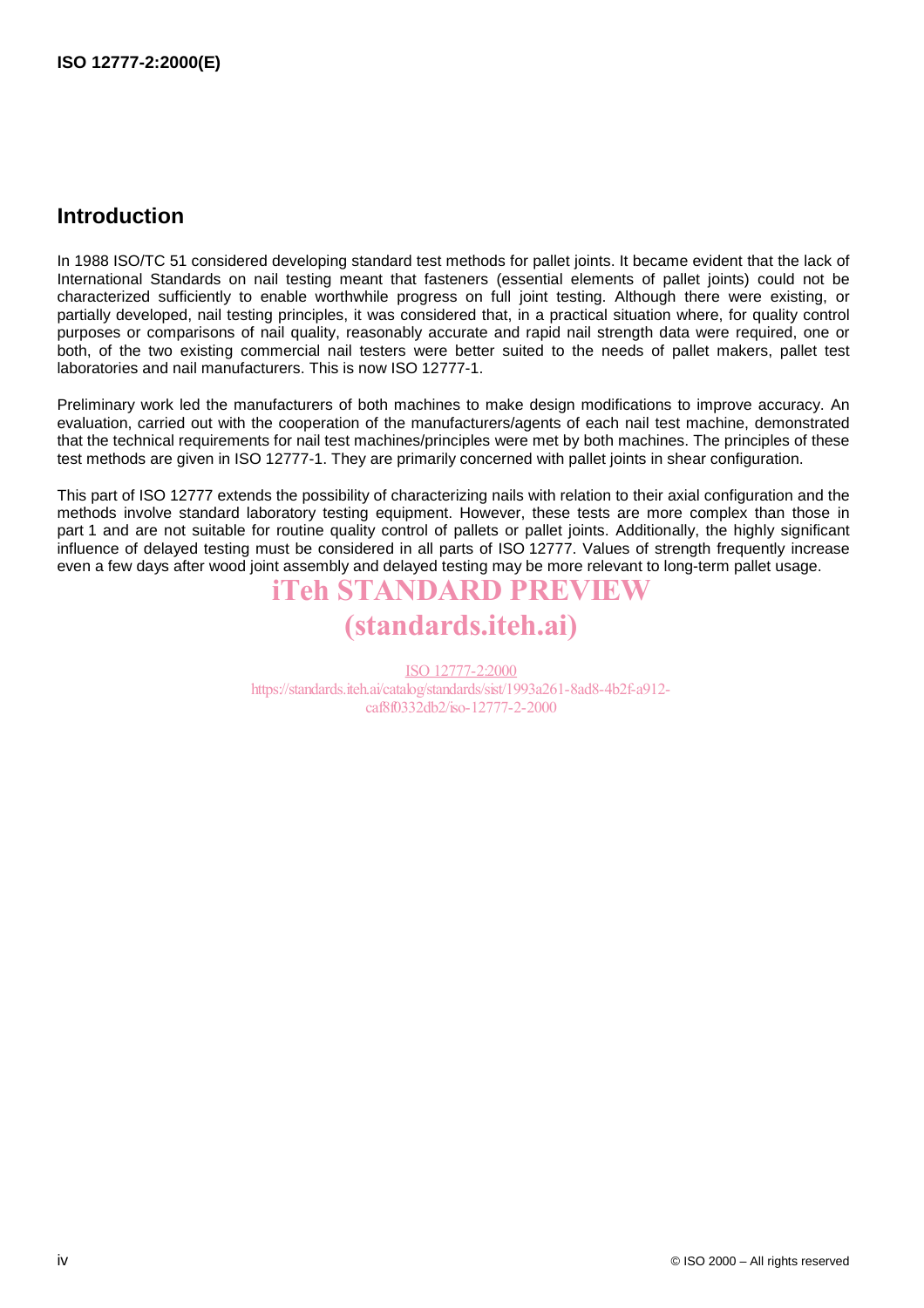### **Methods of test for pallet joints —**

### Part 2:

### **Determination of withdrawal and head pull-through resistance of pallet nails and staples**

#### **1 Scope**

This part of ISO 12777 specifies methods of determining the resistance of pallet nails and staples to axial load by specifying test methods for determining:

- a) characteristics and maximum load for axially loaded nailed or stapled joints (wood to wood);
- b) characteristics and maximum load for axially loaded nailed or stapled joints (for wood to wood-based materials and wood to non-wood-based materials, such as plastics). iTeh STANDARD PREVIEW

These test methods apply to joints with all types of nails up to 7 mm in diameter (including plain round shank, These test methods apply to joints with all types of hairs up to 7 min in diameter (including plain found sharik,<br>square, fluted, twisted, helical and annular threaded) and may also be suitable for other fasteners such as staples.

**2 Normative references** ISO 12777-2:2000 https://standards.iteh.ai/catalog/standards/sist/1993a261-8ad8-4b2f-a912 caf8f0332db2/iso-12777-2-2000

#### The following normative documents contain provisions which, through reference in this text, constitute provisions of this part of ISO 12777. For dated references, subsequent amendments to, or revisions of, any of these publications do not apply. However, parties to agreements based on this part of ISO 12777 are encouraged to investigate the possibility of applying the most recent editions of the normative documents indicated below. For undated references, the latest edition of the normative document referred to applies. Members of ISO and IEC maintain registers of currently valid International Standards.

ISO 445:1996, Pallets for material handling — Vocabulary.

ISO 1133, Plastics — Determination of the melt mass-flow rate (MFR) and the melt volume-flow rate (MVR) of thermoplastics.

ISO 1183:1987, Plastics — Methods for determining the density and relative density of non-cellular plastics.

ISO 3130, Wood — Determination of moisture content for physical and mechanical tests.

ISO 3131, Wood — Determination of density for physical and mechanical tests.

ISO 6891:1983, Timber structures — Joints made with mechanical fasteners — General principles for the determination of strength and deformation characteristics.

ISO 8970, Timber structures — Testing of joints made with mechanical fasteners — Requirements for wood density.

ISO 12777-1, Methods of test for pallet joints — Part 1: Determination of bending resistance of pallet nails, other dowel-type fasteners and staples.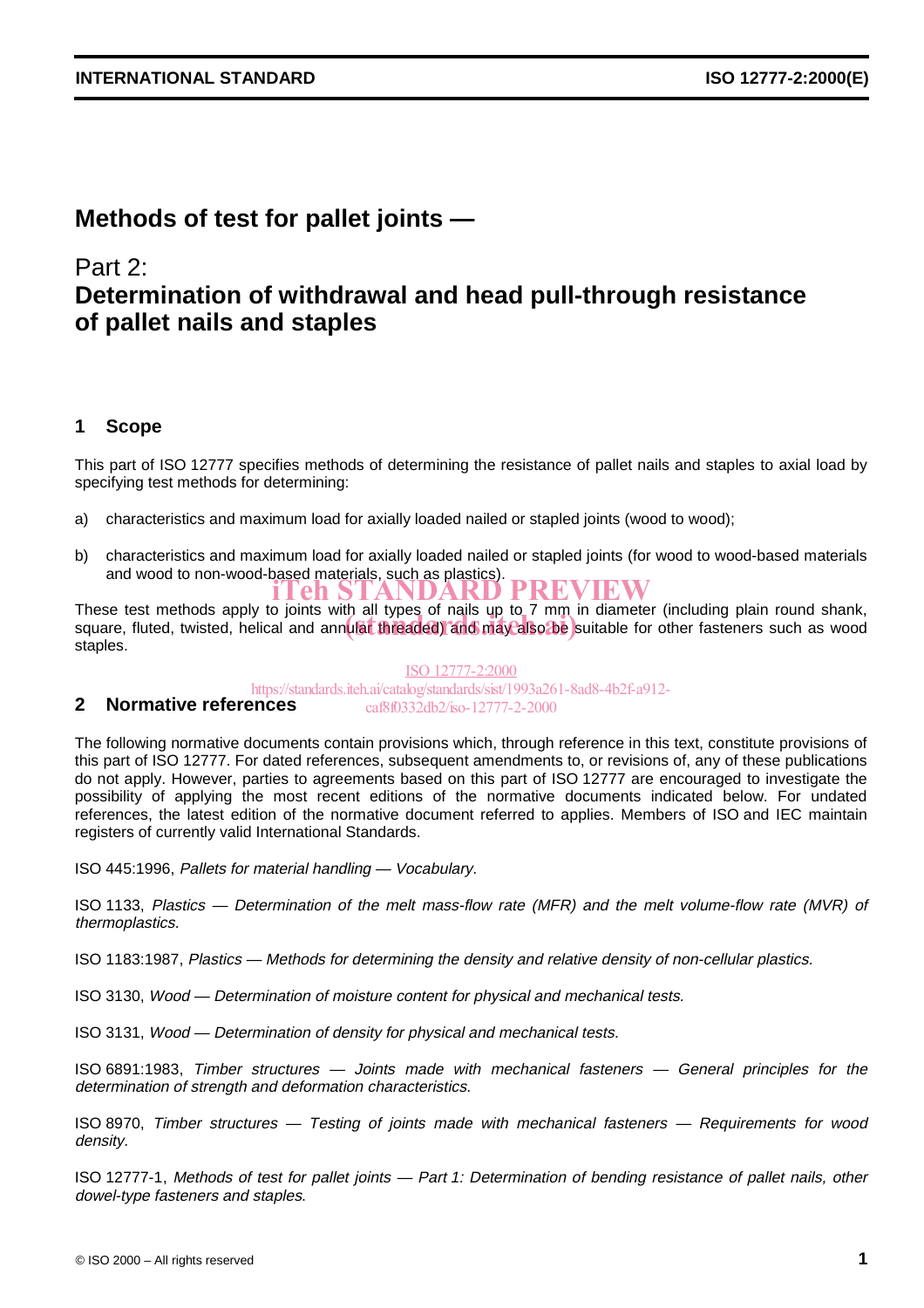#### **3 Terms and definitions**

For the purposes of this part of ISO 12777, the nail and staple terminology given in ISO 445:1996 and the following terms and definitions apply. Other symbols are shown in Table 1.

#### **3.1**

**nail**

straight fastener made from round or square stock, usually pointed and headed, designed to be impulse driven

#### **3.2**

#### **nail shank diameter**

*d*

diameter measured over the plain section

#### **3.3**

#### **staple**

double right angled or U-shaped round, oval, square or rectangular wire fastener with two legs, usually of the same length and usually pointed, connected by its crown

#### **3.4**

#### **staple crown**

connection between the two staple legs

#### **3.5**

#### **crown width**

*L* distance between the staple legs

## iTeh STANDARD PREVIEW (standards.iteh.ai)

#### ISO 12777-2:2000

*l* length of each staple leg, including the point, <u>to the underside of the cro</u>wn https://standards/sit/1993a261-8ad8-4b2f-a912-

#### **3.7**

**3.6**

#### **crown angle**

**staple length**

smallest angle measured between the crown direction and grain direction

#### **3.8**

#### **crown centre**

centre of staple crown from which all wood end and edge distances, as well as distances between staples, are measured

#### **3.10**

#### **staple diameter**

#### *d*

dimension of each staple leg in the round section

#### **Table 1 — Symbols**

| Nail head diameter     | D                | mm      |
|------------------------|------------------|---------|
| Head countersink angle | β                | degrees |
| Staple width           | T                | mm      |
| Staple thickness       |                  | mm      |
| Distance between nails | $\boldsymbol{P}$ |         |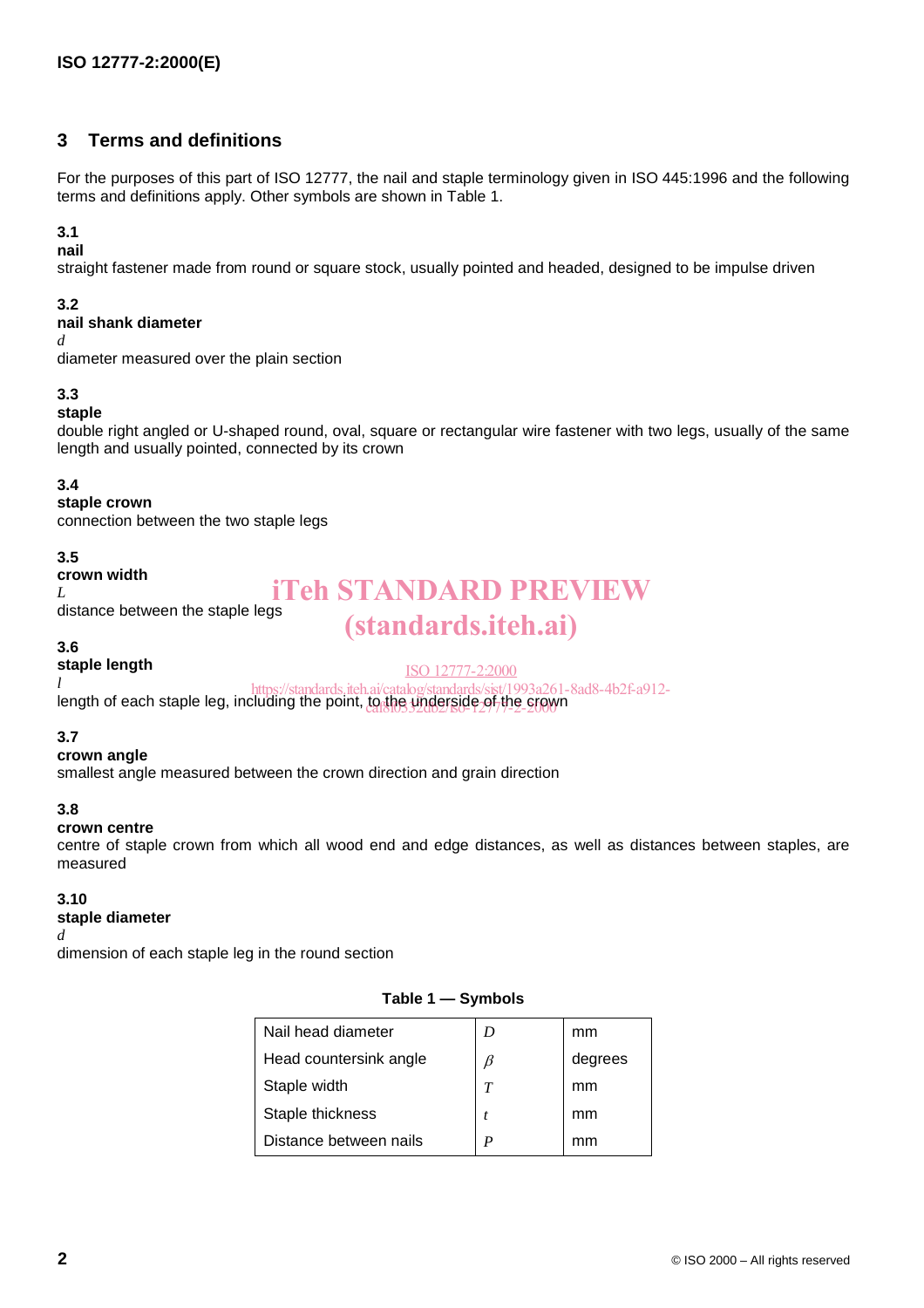

#### **Key**

- 1 Crown centre
- 2 Crown angle

## **Figure 1 — Staples: Definitions and measurements** iTeh STANDARD PREVIEW (standards.iteh.ai)

#### **4 Materials**

#### ISO 12777-2:2000

**4.1 Non-timber materials** https://standards.iteh.ai/catalog/standards/sist/1993a261-8ad8-4b2f-a912-

**4.1.1** If the material is not of uniform density or it exhibits grain effects, this shall be recorded and separate tests shall be conducted to measure the effect of such anisotropicity.

**4.1.2** Plastics shall have the tensile strength of finished material (MoR), the melt mass-flow rate (MFR) and melt volume flow rate (MVR) recorded in accordance with ISO 1133, and density in accordance with ISO 1183.

#### **4.2 Timber**

**4.2.1** The timber shall be selected in accordance with ISO 8970.

**4.2.2** For comparative tests on different types of fastener, nails or staples shall be driven into a wood specimen cut from the same plank to ensure a balanced density specimen, or the wood may remain uncut as shown in Figure 2. If further specimens are cut from a different plank, these shall be made up in a similar manner.

**4.2.3** Timber members for the specimens shall be cut so that areas into which the fasteners are embedded are free from knots, local grain disturbance, fissures and wane. Elsewhere the members shall be free from major defects which could lead to premature or unrepresentative failure.

**4.2.4** If there are no special requirements, the timber shall be planed.

**4.2.5** Within a few hours, the moisture content of the timber shall be determined in accordance with ISO 3130, and its density in accordance with ISO 3131.

**4.2.6** The identity of the genus and, where possible, the species shall be confirmed by anatomical examination. If this cannot be done at the time of test, then a sample shall be retained for later examination.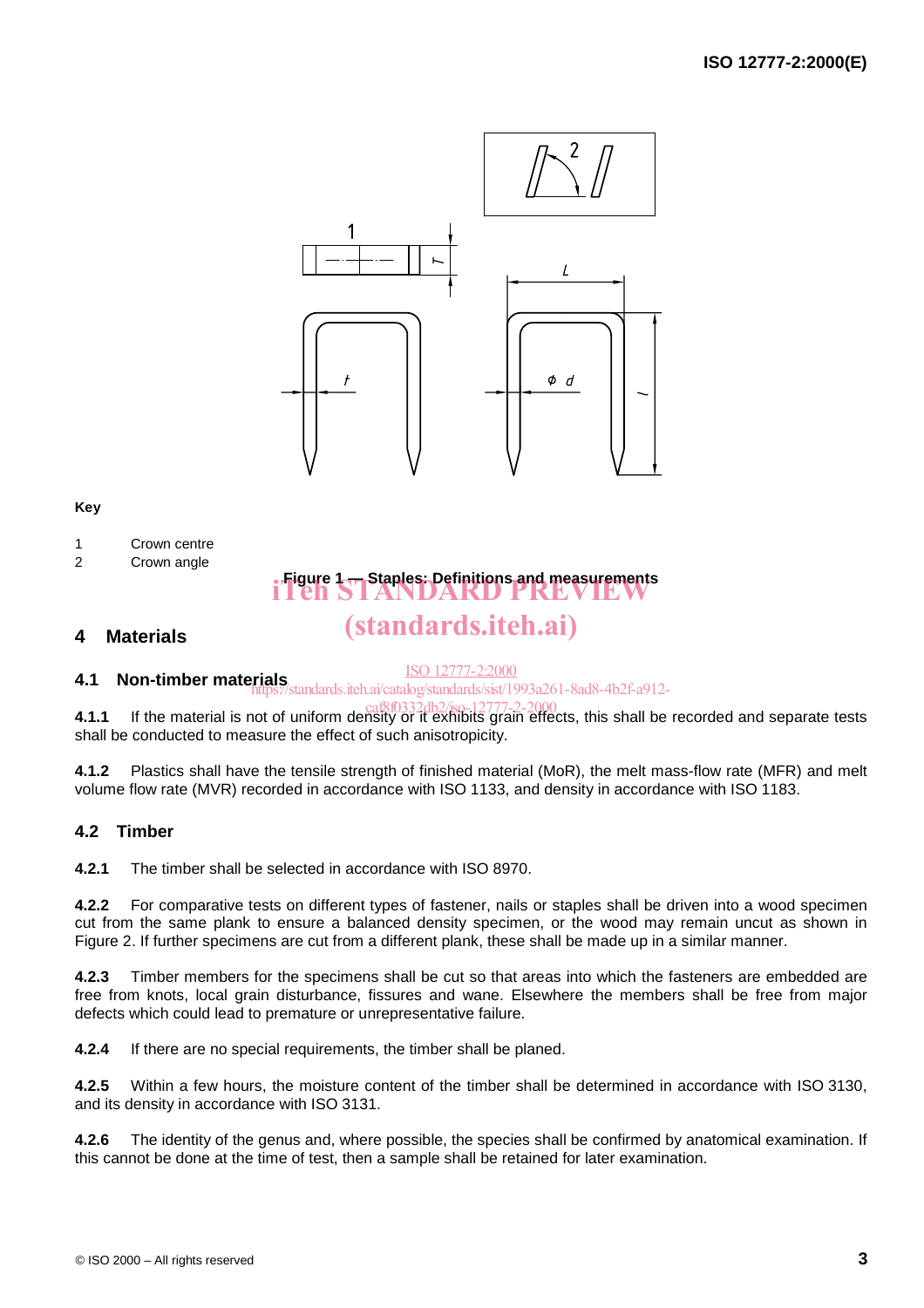#### **4.3 Sheet and manufactured materials**

The properties of the materials shall be determined using standard test methods. These properties should include density, moisture content and the physical lay-up of veneers in plywood. In particle-board, the resin percentage and mix of species, chip size, orientation, etc., shall be recorded.

#### **4.4 Nails**

**4.4.1** The strength in bending shall be determined in accordance with ISO 12777-1.

**4.4.2** Should heads pull off or shanks fracture during withdrawal testing, then, in addition to determination of bending strength, the tensile strength of the unprofiled (plain) shank shall be measured in newtons per square millimetre.

#### **5 Test specimens**

#### **5.1 General**

**5.1.1** There shall be a sufficiently large number of test specimens to permit statistical treatment of the results. A sample of 16 should be considered a minimum for each change of variable.

**5.1.2** For the determination of strength values for joints with a series of nails or staples with different diameters, a sufficient number of diameters shall be tested so that interpolation of the results can be made.<br> **iTeh STANDARD PREVIEW** 

**5.1.3** For plastics, assemble at 20 °C  $\pm$  4 °C. For wood, the preparation of samples and testing of wood or wood **5.1.3** For plastics, assemble at 20 °C  $\pm$  4 °C. For wood, the preparation of based materials shall take into account the following factors. **S.1 CH.21** 

a) assembly of test joints shall be at or above the highest moisture content expected at the time of pallet delivery (first use); https://standards.iteh.ai/catalog/standards/sist/1993a261-8ad8-4b2f-a912-

$$
caf8f0332db2/so-12777-2-2000
$$

- caf8f0332db2/iso-12777-2-2000<br>b) the testing shall take place at the appropriate moisture level selected from one of the following target levels:
	- $-$  over 25 % (above fibre saturation point),
	- $-20\% \pm 2\%$ (frequent pallet specification level),
	- $-$  15 %  $\pm$  2 %,
	- $-$  12 %  $\pm$  2 %.

For certain investigations, other moisture conditions may be appropriate. The condition used shall be stated in the test report.

**5.1.4** Specimens shall not be exposed to non-environmentally controlled test conditions for longer than 2 h before testing.

Specimens may be stored in a non-environmentally controlled test area for up to 24 h provided they are wrapped in polyethylene.

**5.1.5** Two-piece wood specimens with stapled joints (Figure 2) shall be fastened in the same way as regards penetration depth and grain orientation as in the intended commercial practice. For single wood component specimens (Figure 3), if the manufacturing technique permits, the staple crowns shall protrude above the surface, if necessary by assembling with a distance piece and withdrawing the distance piece after manufacture.

**5.1.6** Specimens either wholly or partly comprising wood shall not be tested for at least 16 h after assembly and nailing. The desireability of delayed testing of a second matched set and determination of the increase (or decrease) of strength with passage of time should be considered.